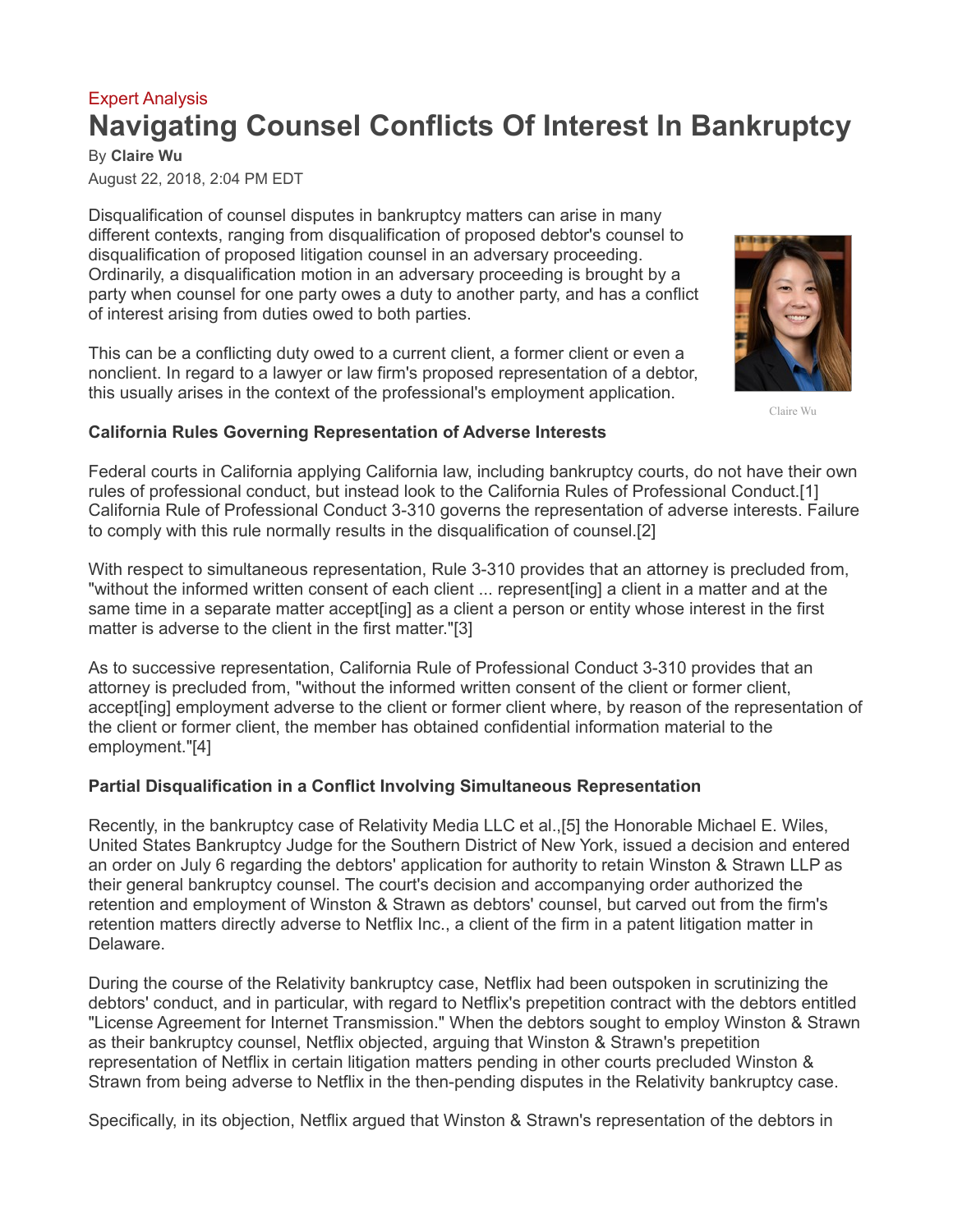disputes with Netflix would violate the California Rules of Professional Conduct, namely California Rule 3-310(C)(3), and breach Winston & Strawn's duties to Netflix under California law. Netflix acknowledged, however, that such ethical issues would need to be pursued in California, and not before the court in the Relativity bankruptcy case.

Notwithstanding the above, Netflix asked the bankruptcy court to take into consideration the question of whether Winston & Strawn's California conflicts should cause the court to decline to approve Winston & Strawn's retention insofar as it sought to be adverse to Netflix, or limit Winston & Strawn's retention to matters in the Relativity case other than any issues or disputes involving Netflix.

In response to the above and to a separate objection filed by the Office of the United States Trustee, debtors attempted to advance several arguments, including that (1) Netflix agreed in advance to waive conflicts, and (2) the firm, by the time of the July 3 hearing, had withdrawn from its representation of Netflix in the patent litigation matter in Delaware, which was what had led to the filing of the objection to their employment.

The bankruptcy court addressed and rejected both arguments in turn, stating that waivers of conflicts are only effective to the extent they are specific and are provided with informed consent, and that the "hot potato" rule makes clear that where a lawyer has sued a client in violation of the duties owed to that client, the lawyer cannot solve the problem by withdrawing from its previous conflicting representation of that client.

Ultimately, the bankruptcy court carved out from Winston & Strawn's retention matters involving (1) Netflix's adversary proceeding against the debtors; (2) the assumption and assignment of the debtors' executory contracts with Netflix; and (3) any additional matters that subsequently arise in the debtors' cases directly adverse to Netflix. The bankruptcy court further required, as a condition of Winston & Strawn's employment, that other counsel handle the debtors' disputes with Netflix.

Based on the above, the best practice for counsel, especially in circumstances where a potential conflict involving current clients is foreseeable, is to hire separate counsel or obtain the informed written consent of each client. Generic advance waiver language does not, under California law, constitute "informed" consent — the waiver should provide detailed information about the identity of the adverse party and the nature of the adversity, and disclose as fully as possible the nature of any potential conflict.[6]

Finally, counsel should be aware that an attempt to withdraw from representation of one client does not cure a breach of duty, as California's "hot potato" rule holds that is a further breach of fiduciary duty to drop a client in order to represent another client in a conflict situation.[7]

*[Claire K. Wu](https://sulmeyerlaw.com/professionals/claire-k-wu-2/) is an associate at [SulmeyerKupetz PC.](https://www.law360.com/firms/sulmeyerkupetz) The author wishes to acknowledge the assistance of Victor Sahn in writing this article.*

*The opinions expressed are those of the author(s) and do not necessarily reflect the views of the organization, or Portfolio Media Inc., or any of its or their respective affiliates. This article is for general information purposes and is not intended to be and should not be taken as legal advice.*

[1] In re Muscle Improvement Inc., 437 B.R. 389, 393 (Bankr. C.D. Cal. 2010).

[2] Flatt v. Super. Ct., 9 Cal. 4th 275, 283, 36 Cal. Rptr. 537, 885 P.2d 950 (1994).

[3] Cal. Rules of Prof'l Conduct R. 3-310(C)(3).